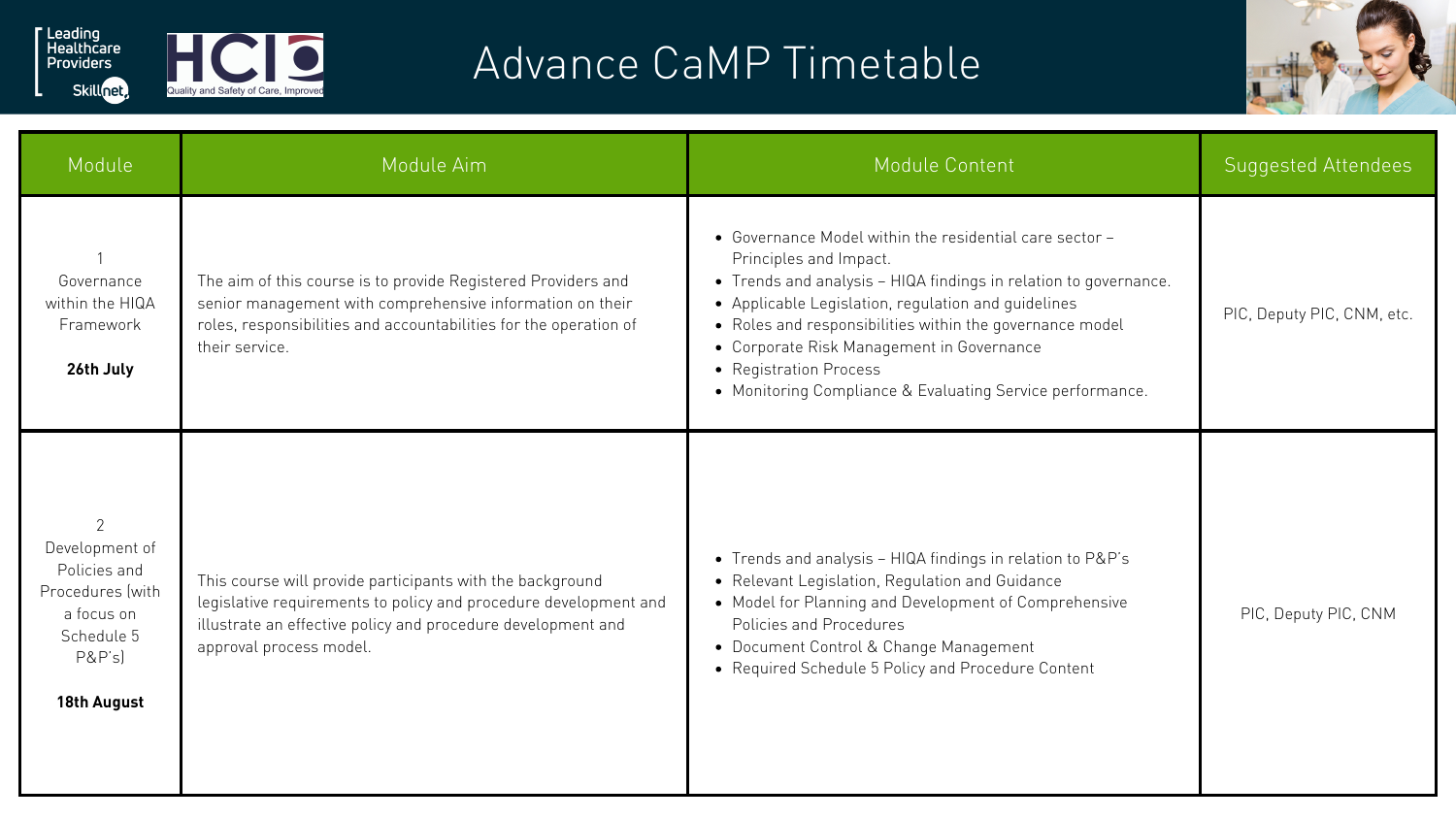| Module                                                                                                                        | Module Aim                                                                                                                                                                                                                                                                                                                                                                                                                                                                                                                                                                                                                                                                                                                                                  | Module Content                                                                                                                                                                                                                                                                                                                                                                                                                                                                                                                                                                                                                                                                     | <b>Suggested Attendees</b>                                 |
|-------------------------------------------------------------------------------------------------------------------------------|-------------------------------------------------------------------------------------------------------------------------------------------------------------------------------------------------------------------------------------------------------------------------------------------------------------------------------------------------------------------------------------------------------------------------------------------------------------------------------------------------------------------------------------------------------------------------------------------------------------------------------------------------------------------------------------------------------------------------------------------------------------|------------------------------------------------------------------------------------------------------------------------------------------------------------------------------------------------------------------------------------------------------------------------------------------------------------------------------------------------------------------------------------------------------------------------------------------------------------------------------------------------------------------------------------------------------------------------------------------------------------------------------------------------------------------------------------|------------------------------------------------------------|
| 3<br>Person Centred<br>Care Planning -<br>Effective<br>Assessments to<br><b>Best Practice</b><br>Care Delivery<br>24th August | This course will review the best practice methodology, tools and<br>techniques to ensure the development of comprehensive,<br>effective, individual care plans for service users, utilising<br>preadmission and admission information. The course will review<br>appropriate assessment models, service user involvement and<br>multidisciplinary input requirements for comprehensive care<br>planning, implementation and evaluation. Participants will review<br>evidenced based care plans and care tools to enhance care plans<br>for service users in their facilities.                                                                                                                                                                               | • Legislation, Regulation & Guidance in relation to care planning.<br>• Challenges to effective Care Planning.<br>• Management of service user admissions.<br>· Use of evidenced based assessment models.<br>• The development of person centred care planning including<br>examples of care plans for specific conditions.<br>• Impact of individual risk management planning on the care<br>planning process.<br>• Involvement of service users in the care planning process.<br>• Effective application and recording of care interventions.<br>• Care plan evaluation and review.<br>• Review of requirements relating to resident access to national<br>screening programmes. | PIC, Deputy PIC, CNM, Staff<br>Nurse, HCA.                 |
| Identification,<br>Evaluation, and<br>Management of<br>Risk within the<br>Residential Care<br>Sector<br><b>22nd September</b> | Service providers are required to demonstrate continuous<br>improvements within the provision of their services. An effective<br>proactive and reactive Risk Management framework is a strong<br>indicator of a continuous improvement culture. The risk<br>management model provided in this course is both proactive and<br>responsive in its applications and incorporates the identification,<br>assessment, management and ongoing review of risks associated<br>with the provision of care. This course will enable participants to<br>apply the framework, carry out risk assessments, apply a risk<br>rating, mitigate the risk through the use of control measures and<br>prioritise the management of risks at their management team<br>meetings. | • Principles of risk management.<br>• Advantages and challenges of risk management.<br>• Legislation, standards & guidance relating to risk<br>management.<br>• Trends and analysis – HIQA findings in relation to risk<br>management<br>• Risk Management Framework, Model and Communication.<br>• Risk Registers and Allocation of Responsibility<br>• Application of the Framework: Service and Care Provision<br>• Individual risk management<br>• Health and safety risk management.<br>• Ongoing, proactive risk management.                                                                                                                                                 | PIC, Deputy PIC, CNM, Staff<br>Nurse, Health & Safety Rep. |



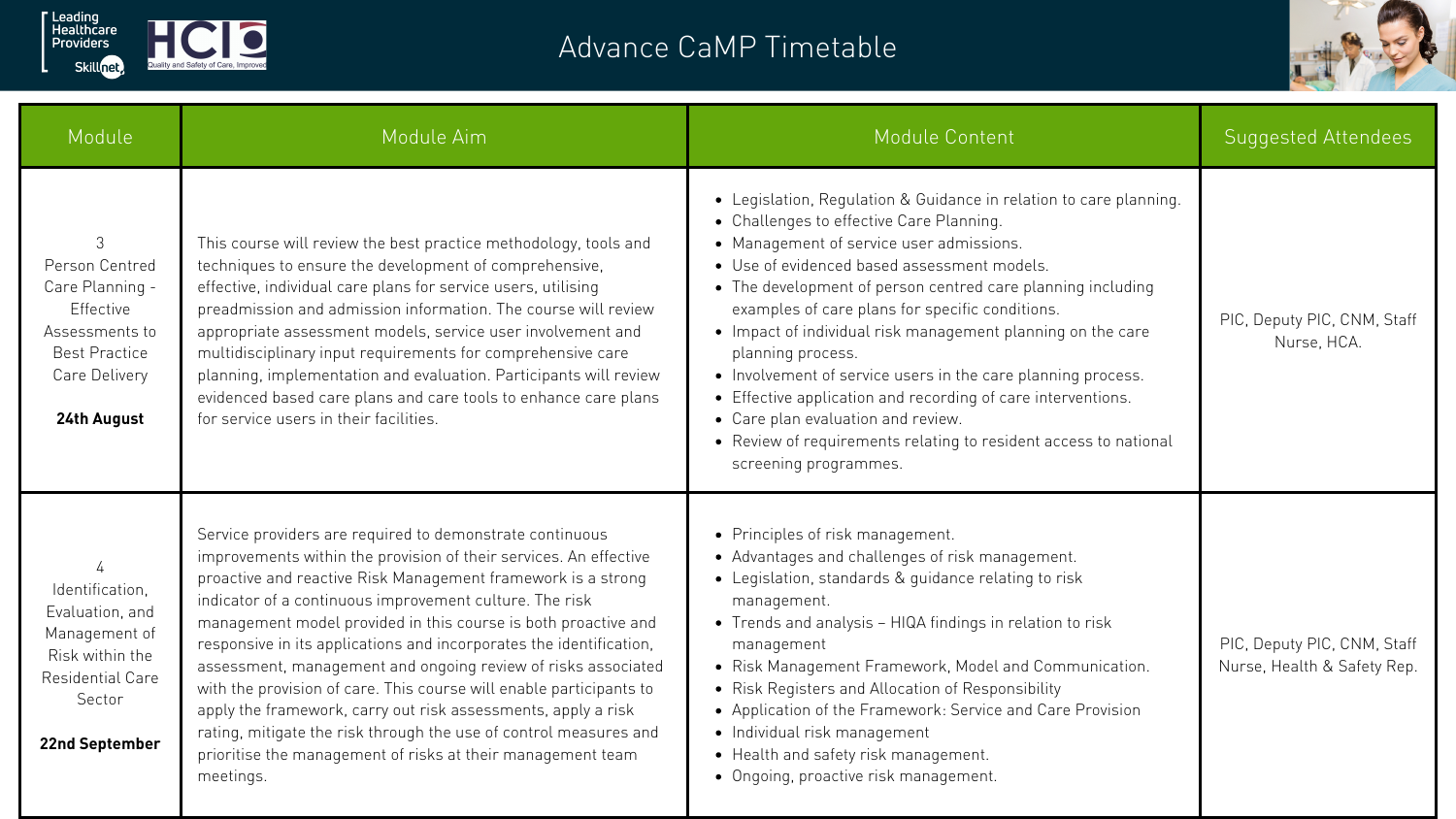| Module                                                                                                          | Module Aim                                                                                                                                                                                                                                                                                                                                                                                                                                                         | Module Content                                                                                                                                                                                                                                                                                                                                                                                                                                                                                                                                                               | <b>Suggested Attendees</b>            |
|-----------------------------------------------------------------------------------------------------------------|--------------------------------------------------------------------------------------------------------------------------------------------------------------------------------------------------------------------------------------------------------------------------------------------------------------------------------------------------------------------------------------------------------------------------------------------------------------------|------------------------------------------------------------------------------------------------------------------------------------------------------------------------------------------------------------------------------------------------------------------------------------------------------------------------------------------------------------------------------------------------------------------------------------------------------------------------------------------------------------------------------------------------------------------------------|---------------------------------------|
| Provision of<br><b>Evidenced Based</b><br>Medication<br>Management<br><b>Practices</b><br><b>30th September</b> | The course will provide attendees with a firm<br>grounding in medication management practices<br>applicable to both residential care and disability<br>services.                                                                                                                                                                                                                                                                                                   | • Trends and analysis – HIQA findings in relation to medication management<br>• Legislation, standards & guidance relating to medication management<br>• Medication Reconciliation<br>• Prescription, Ordering, Storage and Disposal of Medications.<br>• Administration and Review of Medication.<br>• Management of Controlled Drugs.<br>• Self-Administration of Medication<br>• High Alert Medication<br>• Psychotropic Medication<br>• Medication Management for Discharge Transfer Leave and Respite Care.<br>• Adverse Reactions and Errors<br>• Audit and Evaluation | PIC, Deputy PIC, CNM, Staff<br>Nurse. |
| Quality of Care<br>Audits in<br>Healthcare<br><b>7th October</b>                                                | This course will provide participants with a firm<br>grounding in the theory and practical application<br>of audit and enable them to develop a capacity for<br>critical thinking for high quality, effective audits.<br>Participants will have the opportunity to engage in<br>a variety of workshops and will be provided with<br>tools and techniques to support them to apply a<br>standardised methodology for the application of<br>audits in their service. | • The regulatory framework against which internal audits must be completed.<br>• Learnings from effective audit practice.<br>• The methodology of effective audit practice<br>• Developing a comprehensive internal audit schedule<br>• Implementing tools and techniques to support the application of internal audit<br>practice.<br>• Reporting requirements of internal audits.<br>• Driving service improvements and learnings from audit practice.                                                                                                                     | PIC, Deputy PIC, CNM, Audit<br>Leads. |





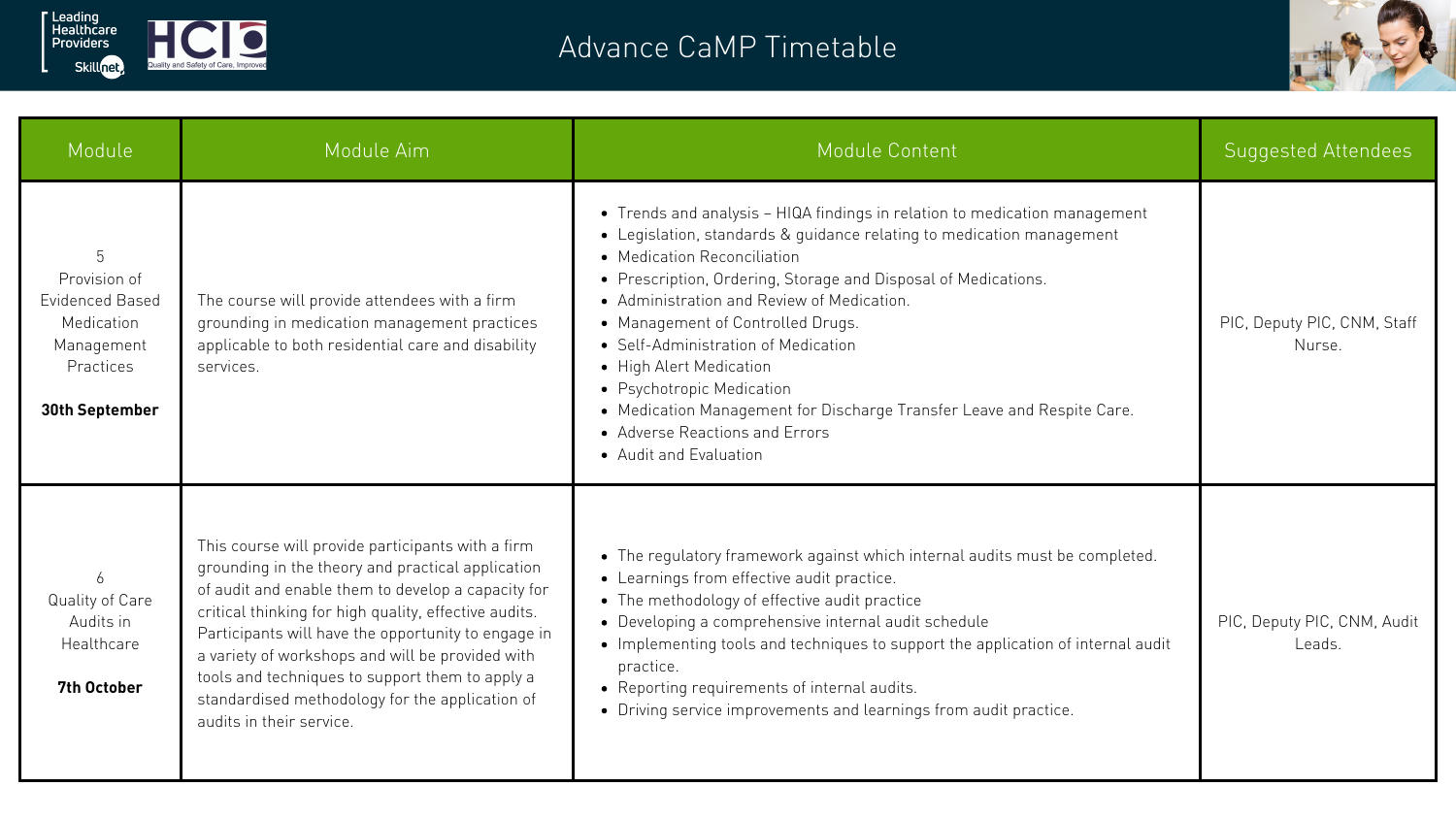| Module                                                                                      | Module Aim                                                                                                                                                                                                                                                                                                                                                                                                                                                                              | Module Content                                                                                                                                                                                                                                                                                                                                                                                                                                                                                                                                                                               | <b>Suggested Attendees</b>                 |
|---------------------------------------------------------------------------------------------|-----------------------------------------------------------------------------------------------------------------------------------------------------------------------------------------------------------------------------------------------------------------------------------------------------------------------------------------------------------------------------------------------------------------------------------------------------------------------------------------|----------------------------------------------------------------------------------------------------------------------------------------------------------------------------------------------------------------------------------------------------------------------------------------------------------------------------------------------------------------------------------------------------------------------------------------------------------------------------------------------------------------------------------------------------------------------------------------------|--------------------------------------------|
| Protection of<br>Resident's<br>Rights, Dignity,<br>Education and<br>Consent<br>21st October | This course will provide the participant of a<br>comprehensive suite of knowledge to put the<br>resident and their wishes are at the centre of the<br>service provided.                                                                                                                                                                                                                                                                                                                 | • Trends and analysis - HIQA findings in relation to resident rights<br>• Applicable legislation, regulation and guidelines<br>• Roles and responsibilities in relation to resident rights<br>• Resident rights and charter<br>• Application of the FREDA principles<br>• Resident Access to Services and Provision of Care<br>• Provision of Information to Resident's and their families<br>• Resident Consultation and Participation<br>• Resident Consent<br>• Civil, Political, Legal and Religious Rights<br>• Privacy and Dignity<br>• Resident Education and involvement in services | PIC, Deputy PIC, CNM, Staff<br>Nurse, HCA. |
| 8<br><b>Effective</b><br>Management of<br>Complaints<br><b>3rd November</b>                 | This course will provide attendees with an<br>appropriate framework for the effective<br>management of complaints within their services,<br>which ensures the rights of the Complainant are<br>safeguarded to ensure a fair and impartial<br>investigation of a complaint. It will also provide<br>participants with examples on how complaints can<br>be utilised to inform service provision and<br>continually improve the quality of care and service<br>provided to service users. | • Trends and analysis - HIQA findings in relation to complaints<br>• Legislation, Regulation and Guidance relating to Complaint Management<br>• Challenges to effective compliant management.<br>• Roles and responsibilities regarding management of complaints and feedback.<br>• Outlining an appropriate framework for effective complaint management.<br>• Ensuring Complainant rights, including privacy and confidentiality<br>requirements.<br>• Investigation, Documentation & Data Collection.                                                                                     | PIC, Deputy PIC, CNM, Staff<br>Nurse, HCA. |







|  | Quality and Safety of Care, Improved |  |  |
|--|--------------------------------------|--|--|
|  |                                      |  |  |
|  |                                      |  |  |
|  |                                      |  |  |
|  |                                      |  |  |
|  |                                      |  |  |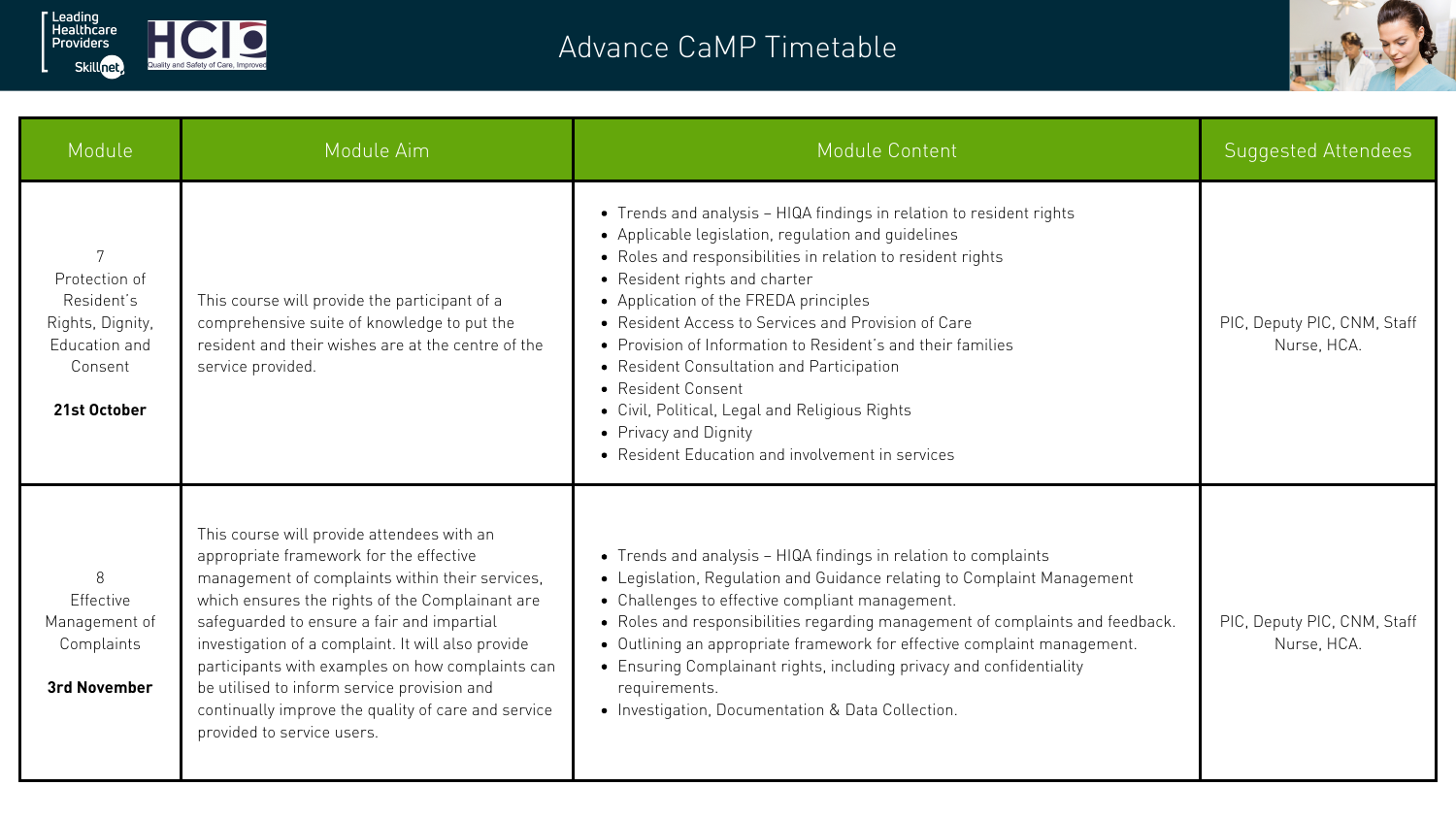| Module                                                                                                               | Module Aim                                                                                                                                                                                                                                                                                                                                                                                                                                                                                                | Module Content                                                                                                                                                                                                                                                                                                                                                                                                                                                                                                                                                                                                                                                                                                                                                                                                                                                                                                                                                                                                                                                                                                                                            | <b>Suggested Attendees</b>                 |
|----------------------------------------------------------------------------------------------------------------------|-----------------------------------------------------------------------------------------------------------------------------------------------------------------------------------------------------------------------------------------------------------------------------------------------------------------------------------------------------------------------------------------------------------------------------------------------------------------------------------------------------------|-----------------------------------------------------------------------------------------------------------------------------------------------------------------------------------------------------------------------------------------------------------------------------------------------------------------------------------------------------------------------------------------------------------------------------------------------------------------------------------------------------------------------------------------------------------------------------------------------------------------------------------------------------------------------------------------------------------------------------------------------------------------------------------------------------------------------------------------------------------------------------------------------------------------------------------------------------------------------------------------------------------------------------------------------------------------------------------------------------------------------------------------------------------|--------------------------------------------|
| 9<br>Safeguarding and<br>Protection of<br>Vulnerable Adults<br><b>11th November</b>                                  | The aim of this course is to provide attendees who<br>work with vulnerable adults, evidence based, best<br>practice information regarding the safeguarding of<br>vulnerable persons at risk of abuse. The course<br>will also provide a framework on how to manage<br>allegations in line with Legislation and<br>Safeguarding Vulnerable Persons at Risk of Abuse<br>National Policy & Procedures.                                                                                                       | • Trends and analysis - HIQA findings in relation to safeguarding<br>• Applicable Legislation, regulation and guidelines<br>• Principles of Safequarding<br>• Governance model for Safeguarding and protection from abuse<br>• Proactive Safeguarding Measures<br>• Reactive Safeguarding Measures, including management of allegations of<br>abuse<br>• Assisted Decision Making (Capacity) Act 2015 & the Decision Support Service                                                                                                                                                                                                                                                                                                                                                                                                                                                                                                                                                                                                                                                                                                                      | PIC, Deputy PIC, CNM, Staff<br>Nurse, HCA. |
| 10 <sup>°</sup><br>Incident<br>Reporting and<br>Management of<br>Serious Incident<br>Reviews<br><b>16th December</b> | This course provides participants with an overview<br>of how incidents, or potential incidents, are<br>identified, documented, rectified, reviewed and<br>appropriately communicated to promote a positive<br>open environment of proactive risk management.<br>The course reviews the requirements of the HSE<br>Incident Management Framework (2020) and<br>presents how the systems analysis approach can<br>be utilised by services to generate learning to<br>promote safety and system improvement. | • Legislation, Regulation and Guidance applicable to incident management. •<br>Principles of incident reporting and recording. • Using of evidenced based<br>assessment tools to support the risk rating of incidents and subsequent follow up<br>requirements. • Monitoring and learning of from incidents. • Managing reportable<br>and notifiable events. . Evaluating service-user incident outcomes with specific<br>focus on patient safety, communication and Person-centred care. • Lessons<br>learned to date from national serious incident reviews. • Governance framework<br>required to support effective serious incident management, including roles and<br>responsibilities. • Understanding serious incidents and serious reportable events. •<br>Understanding the methodology for serious incident review, including systems<br>analysis. • Application of the systems analysis process. • Effective investigation<br>methods (causal factors, contributory factors and incidental findings). •<br>Involvement of affected parties. • Making effective recommendations arising from<br>findings. • Reporting serious incident reviews. | PIC, Deputy PIC, CNM, Staff<br>Nurse.      |





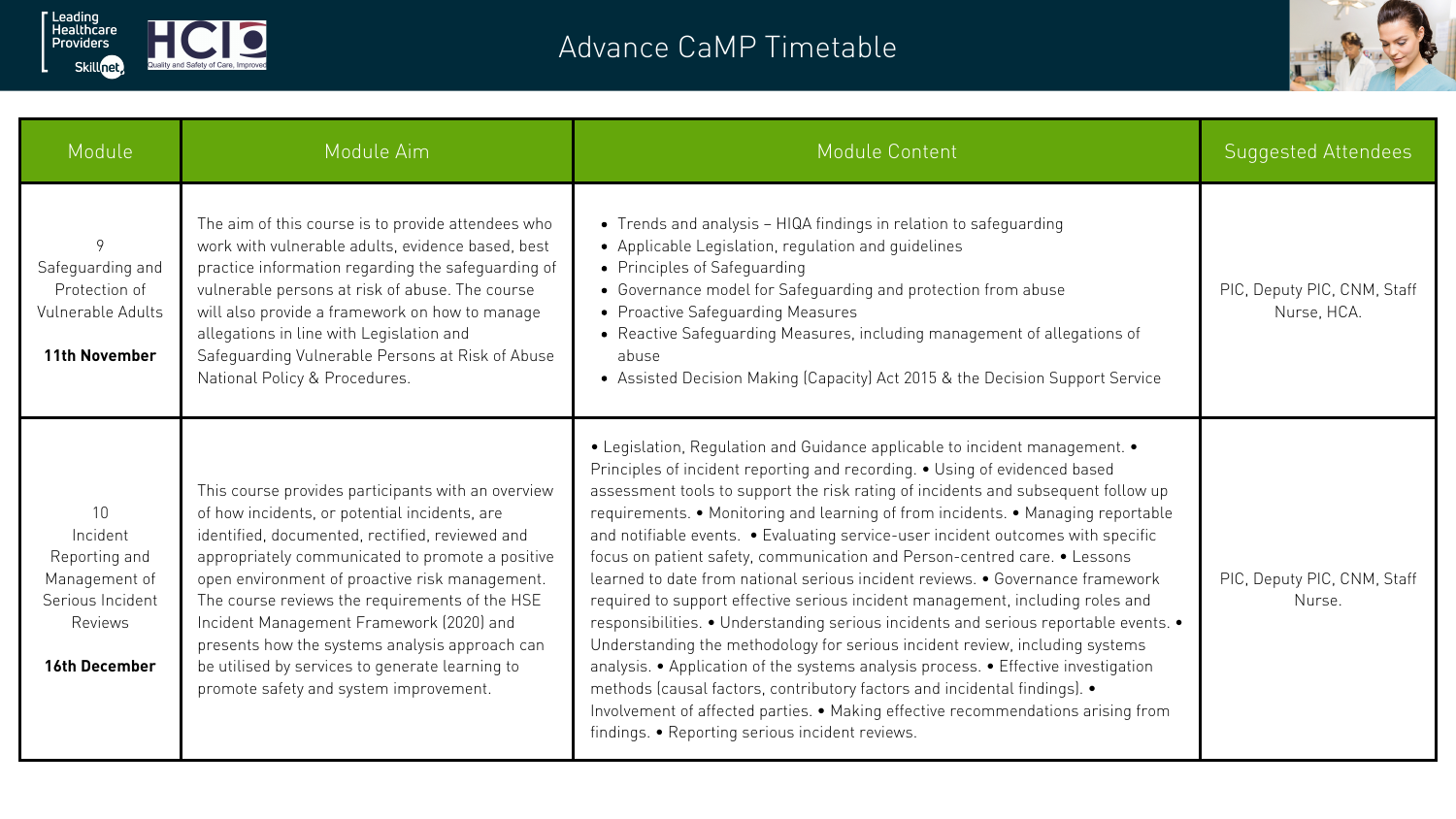| Module                                                                                                       | Module Aim                                                                                                                                                                                                                                                                                                                                                                                                                                                                                                                                                                                                              | Module Content                                                                                                                                                                                                                                                                                                                                                                                                                                                                                                                                                                     | <b>Suggested Attendees</b>                     |
|--------------------------------------------------------------------------------------------------------------|-------------------------------------------------------------------------------------------------------------------------------------------------------------------------------------------------------------------------------------------------------------------------------------------------------------------------------------------------------------------------------------------------------------------------------------------------------------------------------------------------------------------------------------------------------------------------------------------------------------------------|------------------------------------------------------------------------------------------------------------------------------------------------------------------------------------------------------------------------------------------------------------------------------------------------------------------------------------------------------------------------------------------------------------------------------------------------------------------------------------------------------------------------------------------------------------------------------------|------------------------------------------------|
| Management of<br>Behaviour that is<br>Challenging,<br>including<br>Restrictive<br>Practices<br>21st December | The aim of this course is to increase the knowledge and<br>understanding of underlying causes of behaviours which are<br>challenging, along with early intervention and non-physical<br>methods for preventing or managing challenging behaviour,<br>through recognition of triggers and application of evidenced based<br>quidelines for episodes of behaviour that challenges. The course<br>also provides clarity to service providers on circumstances when a<br>restrictive practice is permitted and how it may be applied in<br>accordance with best professional practice, quidelines and<br>national policies. | • Understanding what is challenging behaviour.<br>• Causes of challenging behaviour and factors that contribute to<br>challenging behaviour.<br>• Importance of communication during challenging behaviour.<br>• Strategies for managing challenging behaviour.<br>• Conciliation and de-escalation.<br>• Use and misuse of restrictive practices.<br>• Informed Consent.<br>• Chemical restraint (Use of Psychotropic Medication).<br>• The use of assistive equipment.<br>• Documenting episodes of challenging behaviour.<br>• Learning from episodes of challenging behaviour. | PIC, Deputy PIC, CNM, Staff<br>Nurse, HCA.     |
| 12<br>Governance and<br>Management of<br>IPC within the<br>Residential Care<br>Service<br>18th January '23   | This course will provide the participant with an understanding of<br>the developing regulatory model emerging in relation to IPC and<br>how the service can respond to ensure their effective compliance<br>and strive towards best practice in relation to IPC.                                                                                                                                                                                                                                                                                                                                                        | • Learnings from COVID-19 and from subsequent HIQA<br>inspection findings.<br>• Emerging regulatory structure for IPC<br>• Governance model required to support effective IPC<br>• Roles and responsibilities in relation to IPC<br>• Communication and engagement with residents<br>• Minimising and managing the risk of infection<br>• IPC audit scheduling and applications                                                                                                                                                                                                    | PIC, CNM, Staff Nurse,<br>Health & Safety Rep. |





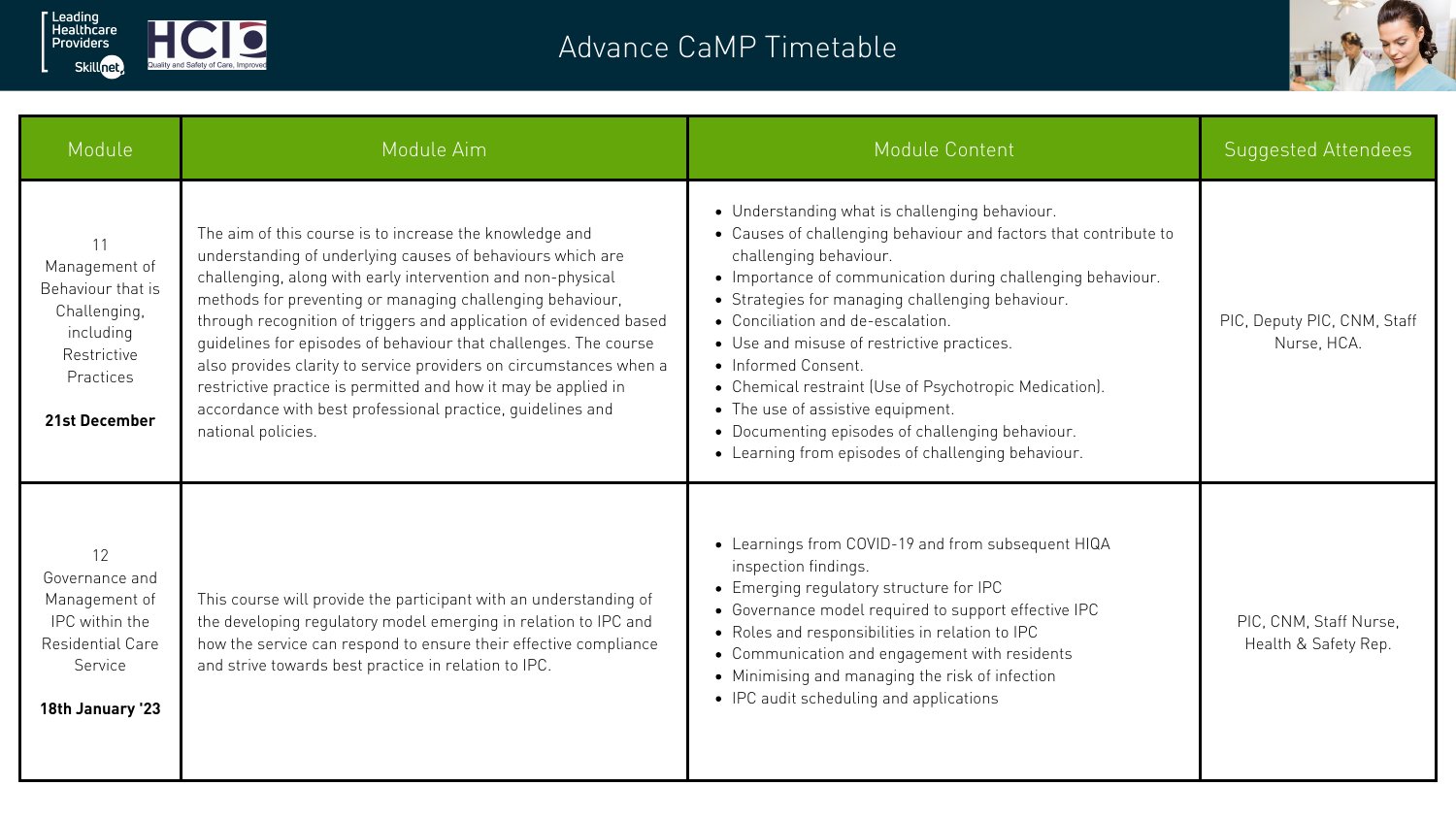| Module                                                                                                                | Module Aim                                                                                                                                                                                                                       | Module Content                                                                                                                                                                                                                                                                                                                                                                                                                                                                                                                            | Suggested Attendees                        |
|-----------------------------------------------------------------------------------------------------------------------|----------------------------------------------------------------------------------------------------------------------------------------------------------------------------------------------------------------------------------|-------------------------------------------------------------------------------------------------------------------------------------------------------------------------------------------------------------------------------------------------------------------------------------------------------------------------------------------------------------------------------------------------------------------------------------------------------------------------------------------------------------------------------------------|--------------------------------------------|
| 13<br>Provision of<br>Palliative and End<br>of Life Care<br>within Residential<br><b>Services</b><br>25th January '23 | This course will provide participants with detailed understanding<br>of palliative and end of life care best practice care process and<br>ensure that residents and their families are central to the<br>provision of this care. | • Trends and analysis – HIQA findings in relation to palliative and<br>EOL care<br>• Relevant Legislation, Regulation and Guidance<br>• Internal Roles and Responsibilities<br>• Palliative Care Holistic Assessment<br>• Identification of Stage of Illness<br>• DNR's, Advance Care Planning & Advance Care Directives<br>• Communication during Palliative and End of Life Care<br>• Response to Diagnosis of Dying<br>• End Stage Indicators<br>• Verification and Certification of Death<br>• Care After Death<br>• Bereavement Care | PIC, Deputy PIC, CNM, Staff<br>Nurse, HCA. |
| 14<br>HIQA's Fire<br>Safety Handbook:<br>Requirements<br>and application<br>1st February '23                          | This course will assist participants to understand the<br>requirements of the handbook, the governance model required to<br>support its implementation and the documentation framework to<br>ensure its application.             | • The basis for handbook<br>• Trends and analysis - HIQA findings in relation to fire safety<br>regarding fire safety and prevention<br>• Creating a culture of fire safety<br>• Governance model required for effective fire safety, including<br>external supports<br>• Developing an annual Fire Safety programme<br>• Fire Precautions<br>• Fire Safety equipment<br>• PEEP's and Evacuation Aids<br>• Inspection, Audit and Evaluation                                                                                               | PIC, Deputy PIC, CNM, H&S<br>Rep.          |